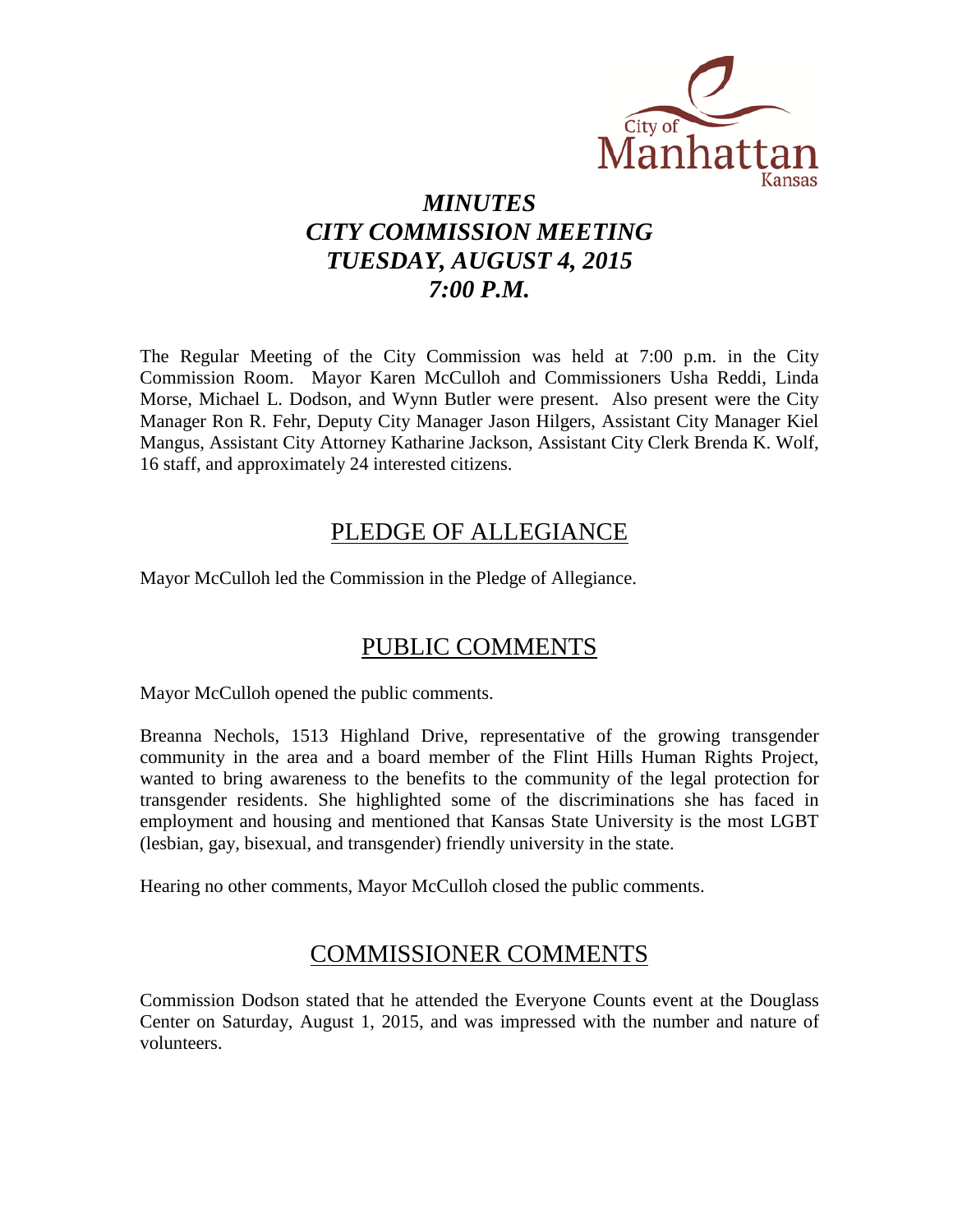# COMMISSIONER COMMENTS *(CONTINUED)*

Commissioner Morse complemented Everyone Counts cooperative effort and leadership. She liked the location of the event at the Douglass Center, and stated that the event will only get bigger.

Mayor McCulloh thanked Debbie Nuss for organizing activities and volunteers for the Everyone Counts event at the Douglass Center and Patrick McLaughlin who organized events held previously at the First United Methodist Church.

Commissioner Reddi provided numbers from Everyone Counts: Harvesters distributed food to more than 100 people; Lions Club conducted 33 vision screenings, Via Christi did 20 diabetes screenings, many had blood pressure checked, and the Community Health Ministry did 15 dental screenings. She also mentioned that approximately 500 people attended the Parks and Recreation Arts in the Park  $40<sup>th</sup>$  Anniversary celebration that was held on Friday, July 31, 2015, and Saturday, August 1, 2015, nights in City Park. She encouraged the public to attend the 2015 Water Matters Day at City Park Pool on Saturday, August 8, 2015, sponsored by Manhattan Konza Rotary and other private sponsors, to make people aware of the needs of clean water and sanitation in the community and around the world.

Mayor McCulloh thanked the Flint Hills Discovery Center for the National Day of the Cowboy on Saturday, July 25, 2015, and stated there were 221 small cowboys and over 600 people that attended the event. She mentioned that there will be a Primitive Skills Workshop on Saturday, August 15, 2015, from 12:00 p.m. (noon)-8:00 p.m., and a Local and Sustainable Food in the Flint Hills event with Andrea DeJesus, President, Downtown Farmers Market on Thursday, August 13, 2015, 6:30 p.m. – 7:30 p.m., both to be held at the Flint Hills Discovery Center: She also encouraged the public to attend the Downtown Farmers Market on Saturday mornings.

# CONSENT AGENDA

(\* denotes those items discussed)

# **MINUTES**

The Commission approved the minutes of the Regular City Commission Meeting held Tuesday, July 21, 2015.

# **CLAIMS REGISTER NO. 2797**

The Commission approved Claims Register No. 2797 authorizing and approving the payment of claims from July 15, 2015, to July 28, 2015, in the amount of \$3,202,072.43.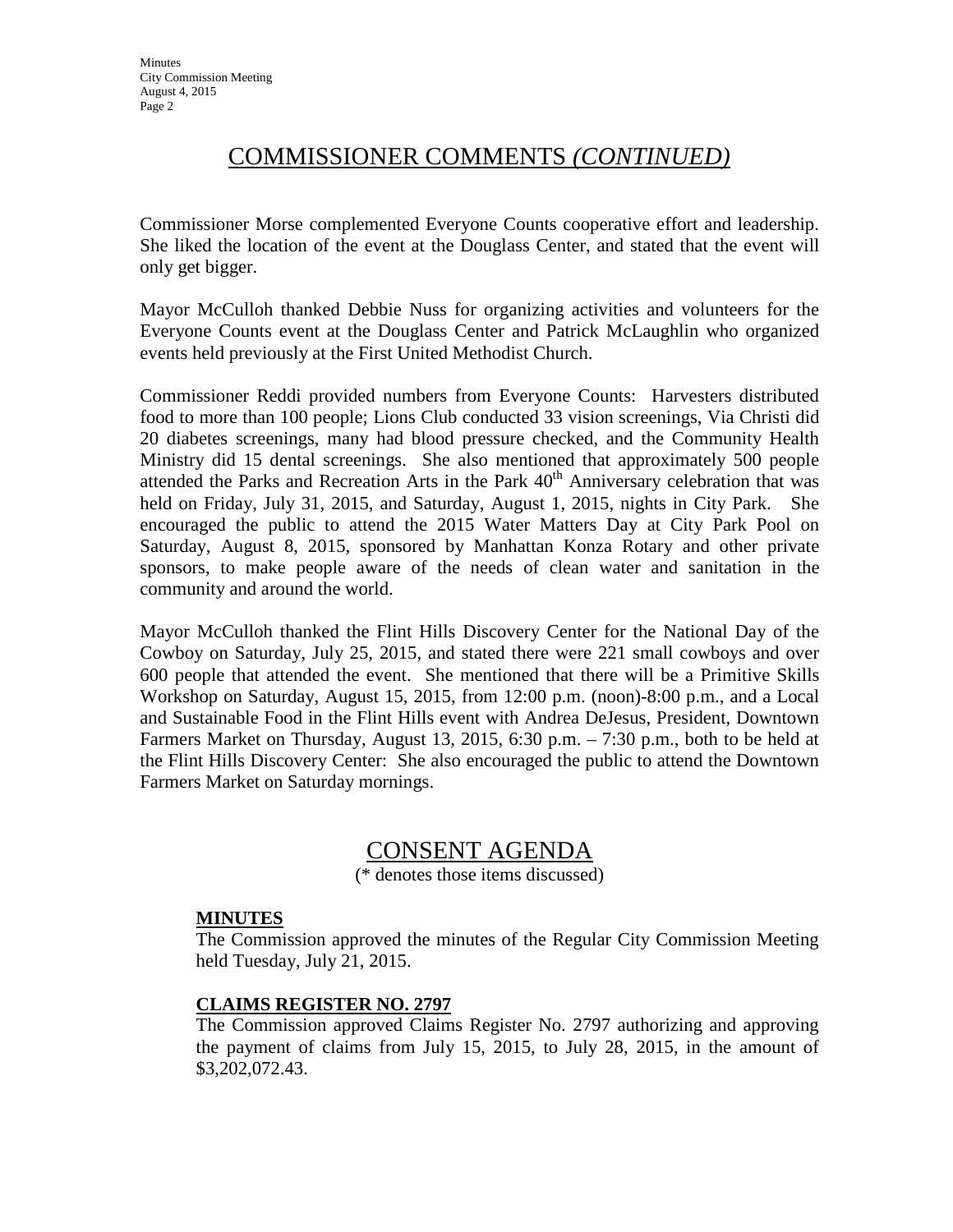### **LICENSE**

The Commission approved a Tree Maintenance License for the calendar year 2015 for Kyle's Tree Service, 2049 Hayes Drive.

### **ORDINANCE NO. 7152 – ISSUE INDUSTRIAL REVENUE BONDS – MANKO WINDOW SYSTEMS, INC.**

The Commission approved Ordinance No. 7152 authorizing the issuance of approximately \$7.75 million in Industrial Revenue Bonds for Manko Window Systems, Inc.

### **ORDINANCE NO. 7153 – REZONE – 1011-1017 THURSTON STREET**

The Commission approved Ordinance No. 7153 rezoning 1011, 1015 and 1017 Thurston Street, from R-2/TNO, Two-Family Residential District with Traditional Neighborhood Overlay District, to R-3/M-FRO, Multiple-Family Residential District with Multi-Family Redevelopment Overlay District, based on the findings in the Staff Report *(See Attachment No. 1)* and the recommendation of the Planning Board.

# **FIRST READING – INSTALL YIELD SIGN – FIRETHORN DRIVE/COURT AT SILVERLEAF DRIVE/CIRCLE INTERSECTION**

The Commission approved first reading of an ordinance authorizing the installation of yield signs at the east and westbound intersection of Silverleaf Drive/Circle and Firethorn Drive/Court.

# **FIRST READING – INSTALL STOP SIGN – KEEN STREET AT BLUEHILLS ROAD INTERSECTION**

The Commission approved first reading of an ordinance authorizing the installation of a stop sign at the eastbound intersection of Keen Street and Bluehills Road.

### **RESOLUTION NO. 080415-A – AMEND – BICYCLE ADVISORY COMMITTEE; ESTABLISH – BICYCLE AND PEDESTRIAN ADVISORY COMMITTEE**

The Commission approved Resolution No. 080415-A establishing a Bicycle and Pedestrian Advisory Committee and repealing Resolution No. 110408-A which established the Bicycle Advisory Committee.

# **BYLAWS – BICYCLE AND PEDESTRIAN ADVISORY COMMITTEE**

The Commission approved and authorized the Mayor and City Clerk to execute the Bicycle and Pedestrian Advisory Committee Bylaws (amending the former Bicycle Advisory Committee bylaws).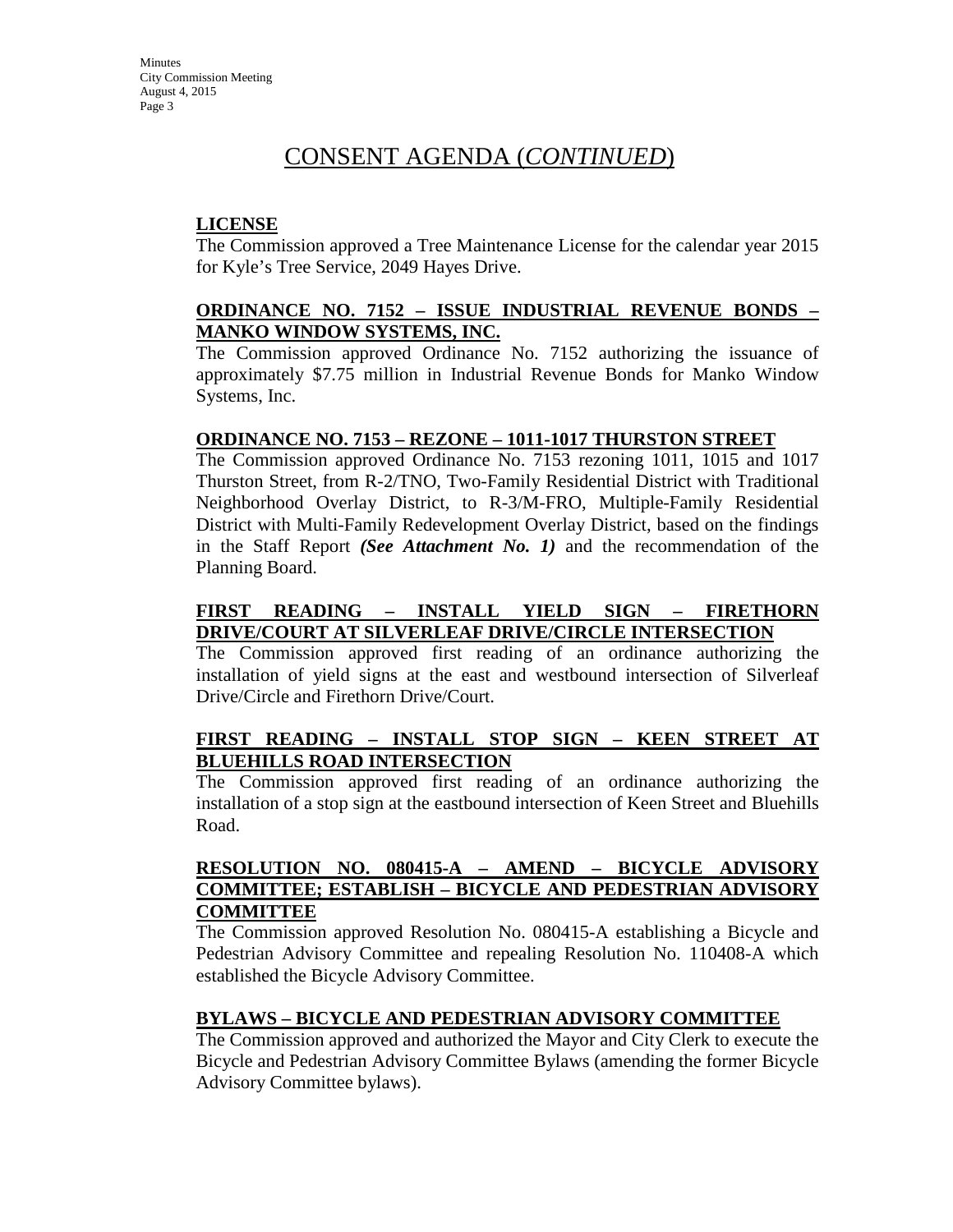#### **\* RESOLUTION NO. 080415-B – DISPOSE - CITY SURPLUS EQUIPMENT**

Ron Fehr, City Manager, mentioned that the Chapman Volunteer Fire Department, who had shown an interest in purchasing a few pieces of the fire equipment, notified the Fire Department earlier in the day that they were withdrawing their offer. Therefore, PK Safety, who originally had made an offer to purchase all of the equipment but was willing to let the Chapman Volunteer Fire Department to purchase a few items, will now be purchasing all of the equipment being disposed of and that the resolution has been modified to reflect the change.

The Commission approved Resolution No. 080415-B authorizing the disposition of City surplus equipment, and authorized City Administration to negotiate and the Mayor and City Clerk to execute an agreement with PK Safety, of El Dorado, Kansas, in the amount of \$20,000.00, for the purchase, function, and performance of the equipment, with the money from the sale of the equipment to be deposited in the Fire Equipment Reserve Fund.

# **AWARD CONTRACT – 11TH AND FREMONT STREETS INTERSECTION IMPROVEMENTS (ST1416/CD1413)**

The Commission accepted the Engineer's Opinion of Probable Cost in the amount of \$417,335.00 for the base bid and \$17,005.00 for Bid Alternate No. 1, for a total amount of \$434,340.00; awarded a construction contract in the amount of \$432,077.50 for the base bid and \$15,165.71 for Bid Alternate No. 1, for a total contract amount of \$447,243.21 to T & M Concrete Construction Company, of Junction City, Kansas; and authorized the Mayor and City Clerk to execute the construction contract for the  $11<sup>th</sup>$  and Fremont Streets Intersection Improvement Project (ST1416/CD1413).

# **PRE-DEVELOPMENT AGREEMENT – SCENIC CROSSING DEVELOPMENT**

The Commission authorized City Administration to finalize and the Mayor and City Clerk to execute a pre-development agreement with the Scenic Crossing developers for the Kimball Avenue/Scenic Drive and Anderson Avenue and West Anderson Improvements (ST0810).

# **AIRPORT LEASE AGREEMENT – FEDERAL AVIATION ADMINISTRATION (FAA)**

The Commission authorized the Mayor and City Clerk to execute a lease agreement with the Federal Aviation Administration for equipment space at Manhattan Regional Airport.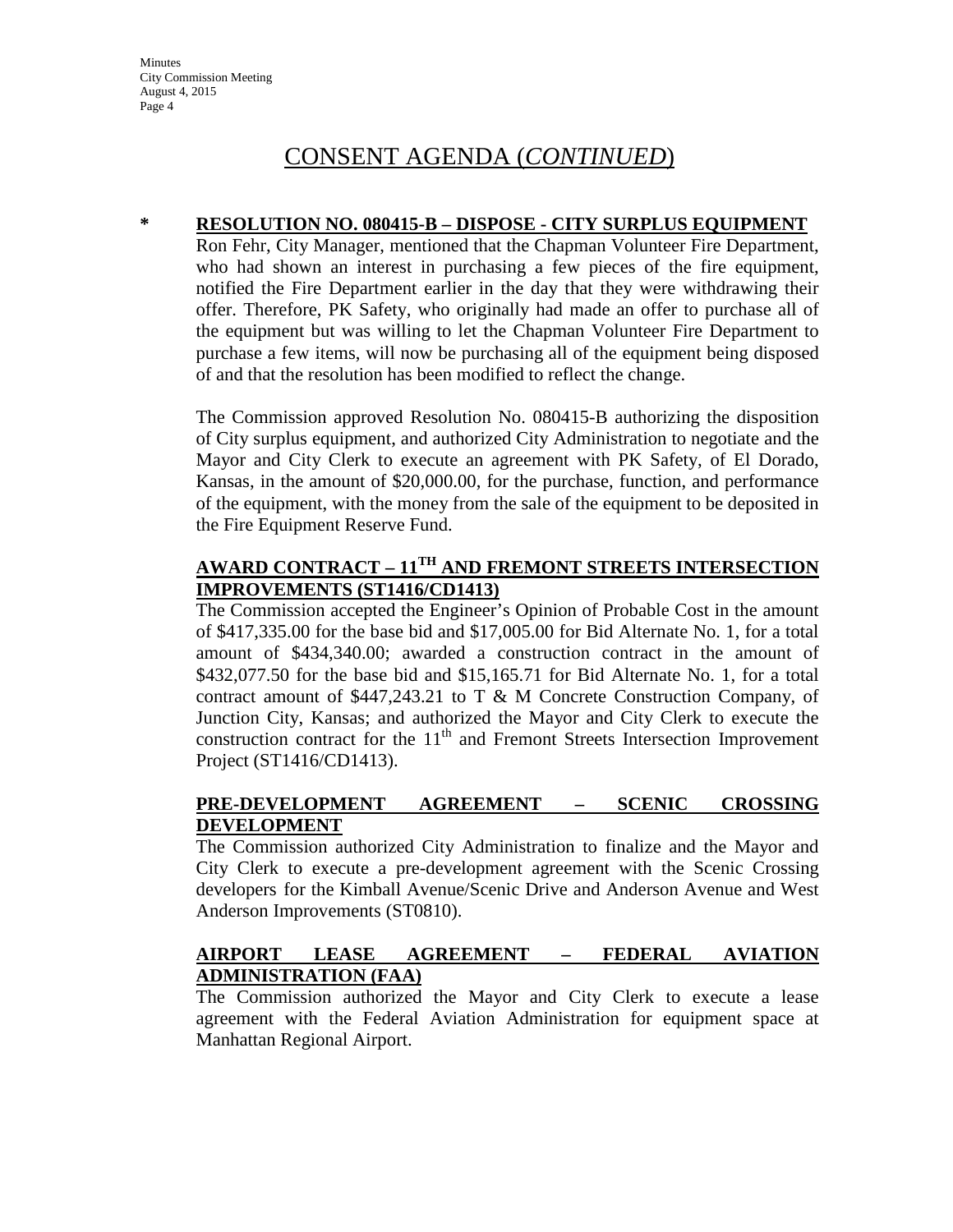### **CDBG GRANT AGREEMENT/PUBLIC SERVICES AGREEMENT – 2015 PROGRAM YEAR**

The Commission authorized the Mayor and City Clerk to execute the Community Development Block Grant (CDBG) 2015 Program Year Grant Agreements with Housing Consumer Credit Counseling; Manhattan Emergency Shelter, Inc.; Manhattan Area Housing Partnership, Inc.; Sunflower Casa Project, Inc., Stepping Stones Child Advocacy Center; and Sunflower Casa Project, Inc.

### **KDOT AGREEMENT – 2014 AND 2015 FEDERAL FUND EXCHANGE**

The Commission authorized the Mayor and City Clerk to execute Agreement No. 186-15 with the Kansas Department of Transportation to complete the Federal Fund exchange for 2014 and 2015 in an amount of \$1,101,354.95 for future transportation projects.

# **ACCEPT EASEMENTS – BLUE TOWNSHIP WATERLINE EXTENSION/ELEVATED WATER STORAGE TANK (WA1307)**

The Commission accepted the easements for the Blue Township Waterline Extension - Elevated Water Storage Tank Project (WA1307) *(See Attachment No. 2)*.

# **PURCHASE – PARKS DIVISION – SLOPE MOWER (CIP #CP035E)**

The Commission authorized the purchase of a slope mower (CIP #CP035E) for the Parks Division from Miller Lawns, Inc., of Hoisington, Kansas, in the amount of \$39,990.00, to be paid from the General Fund.

# **PURCHASE – FURNITURE, FIXTURES, AND EQUIPMENT – PARKS AND RECREATION OFFICE EXPANSION (SP1206, CIP #RC020P)**

The Commission authorized City Administration to purchase furniture, fixtures, and equipment (FF&E) for the Parks and Recreation Office expansion (SP1206, CIP #RC0209), in the amount of \$132,637.83, with Interior Landscapes, of Kansas City, Missouri, as the Dealer of Record.

#### **BOARD APPOINTMENTS**

The Commission approved appointments by Mayor McCulloh to various boards and committees of the City.

#### *Flint Hills Regional Transit Administration*

Appointment of Usha Reddi, 1801 Westbank Way, to fill the Manhattan City Commissioner permanent position of Mayor McCulloh. Commissioner Reddi will serve for a term as long as she is a Commissioner and with the consent and approval of the City Commission.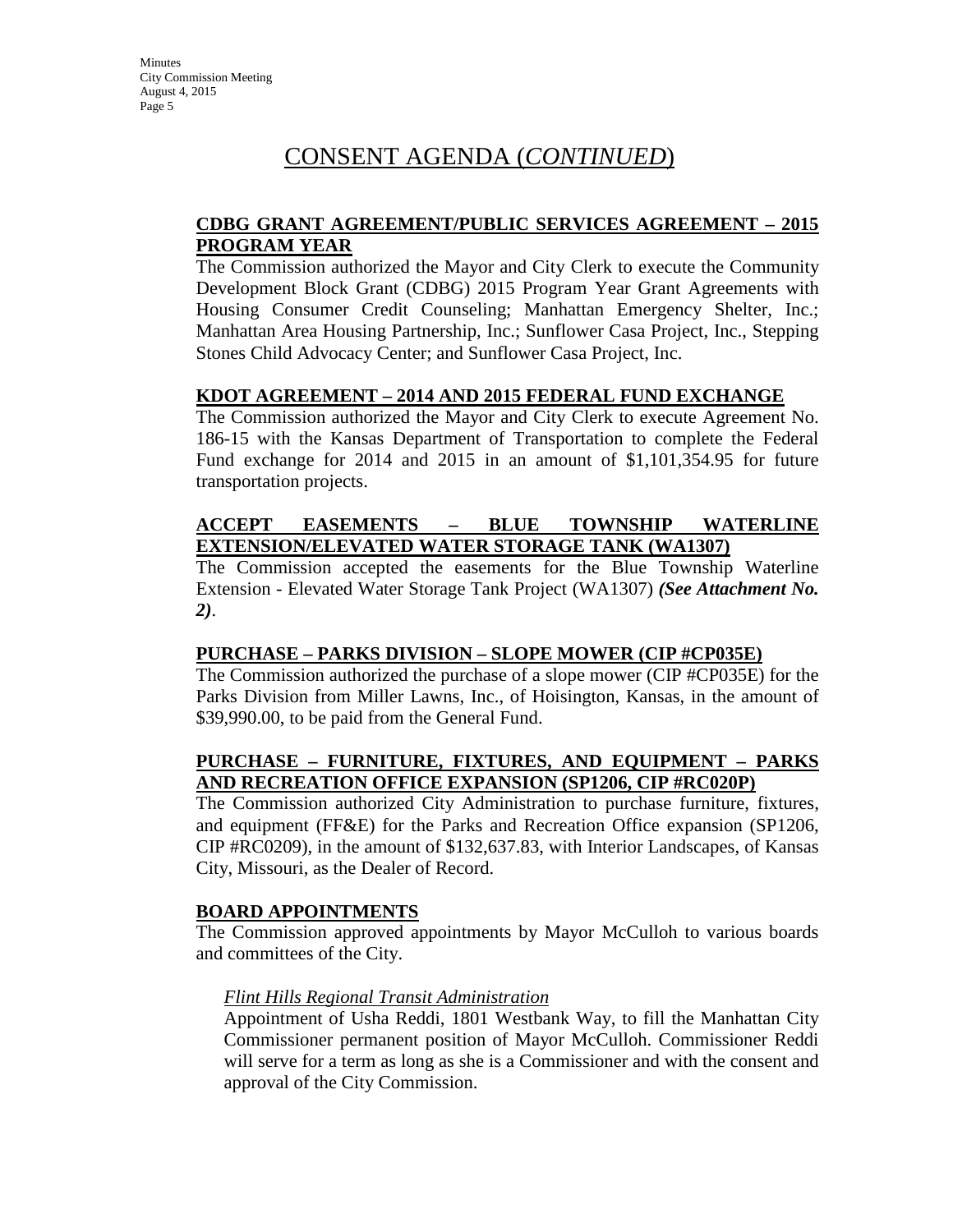### **BOARD APPOINTMENTS** *(CONTINUED)*

#### *Historic Resources Board*

Appointment of Eileen Meyer, 2429 Buena Vista Drive, to a three-year Real-Estate term. Ms. Meyer's term begins immediately, and will expire April 30, 2018.

### *Metropolitan Planning Organization Policy Board*

Appointment of Usha Reddi, 1801 Westbank Way, to fill the Manhattan City Commissioner permanent position of Mayor McCulloh. Commissioner Reddi will serve for a term as long as she is a Commissioner and with the consent and approval of the City Commission.

#### *Partner City Advisory Committee*

Re-appointment of Liz Beikmann, 1021 East  $26<sup>th</sup>$  Avenue, to a three-year term. Ms. Beikmann's term will begin September 1, 2015, and will expire August 31, 2018.

### *Parks and Recreation Advisory Board*

Re-appointment of Mark Bachamp, 4292 South Dam Road, to a four-year term. Mr. Bachamp's term begins immediately, and will expire June 30, 2019.

#### *Social Services Advisory Board*

Appointment of Sarah Webb, 1300 East Marlatt Avenue, to a three-year term. Ms. Webb's term begins immediately, and will expire June 30, 2018.

Commissioner Reddi moved to approve the consent agenda. Commissioner Morse seconded the motion. On a roll call vote, motion carried 5-0.

# GENERAL AGENDA

#### **AWARD CONSTRUCTION CONTRACTS - FRANK ANNEBERG PARK IMPROVEMENTS (CP1405, CIP #RC031P, CIP #RC033P, CIP #CP157P); AMENDMENT NO. 1 - CONSTRUCTION ADMINISTRATION SERVICES**

Eddie Eastes, Director of Parks and Recreation, thanked the Commissioners for their questions from the July 7, 2015, City Commission meeting stating the questions were very helpful and provided City staff with the opportunity to look at the project closer. He then introduced Wyatt Thompson, Senior Park Planner.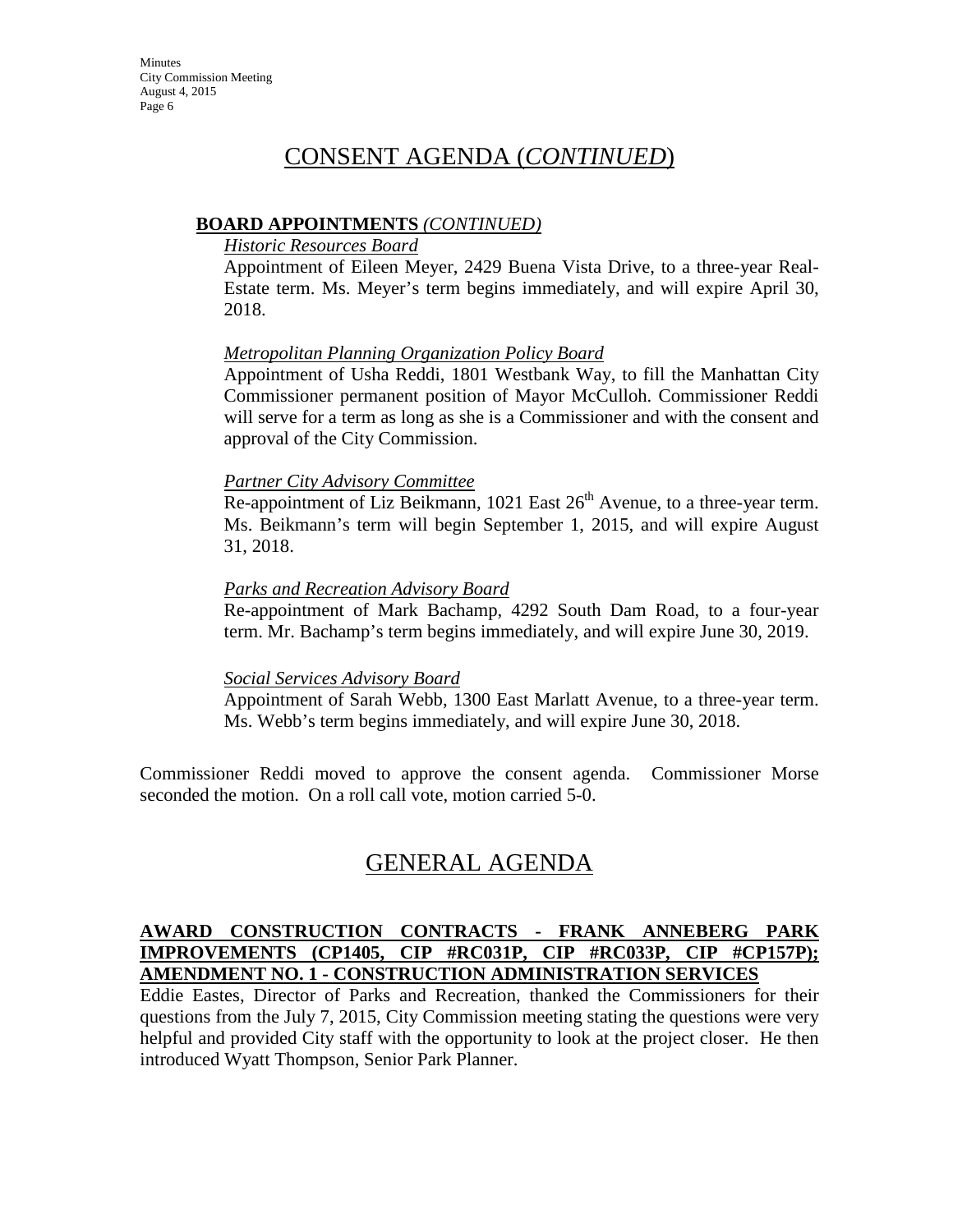#### **AWARD CONSTRUCTION CONTRACTS - FRANK ANNEBERG PARK IMPROVEMENTS (CP1405, CIP #RC031P, CIP #RC033P, CIP #CP157P); AMENDMENT NO. 1 - CONSTRUCTION ADMINISTRATION SERVICES** *(CONTINUED)*

Wyatt Thompson, Senior Park Planner, presented the item, providing information on Manhattan's Parks and Recreation facilities and programs; the impact of rain on fields at Twin Oaks; the recommendation from the Strategic Recreational Facility Improvements Plan; components of synthetic turf; the trends of the industry; and examples of stadiums, schools, colleges, cities, etc., that have synthetic turf fields. He also highlighted the benefits of artificial turf fields to the community like assurance of playability, access to the fields, extension of the playing season for all activities, sustainability, and reduction of daily preparation and routine maintenance.

Eddie Eastes, Director of Parks and Recreation, recommended award of the project and mentioned the impact of the turf field to the programs and to the community. He then answered questions from the Commission regarding savings that will be seen from the maintenance of the artificial turf fields over the natural turf fields, details on the drainage system that will be built under the turf fields, use of an irrigation system to cool the artificial turf, efficiencies gained with the new lighting, and the possible use of artificial turf on more of the City's fields offering assurance of a quality surface and playability. He also assured the Commission that the Parks and Recreation Advisory Board was aware of the project.

Mayor McCulloh opened the public comments.

Hearing no comments, Mayor McCulloh closed the public comments.

Eddie Eastes, Director of Parks and Recreation, and Wyatt Thompson, Senior Park Planner, answered a question from the Commission regarding the elimination of fly ash, which is used as a soil conditioner, from use on the softball field but has been left in the specifications for the soccer fields, pending results of the soil sample.

After discussion, Commissioner Reddi moved to award and authorize the Mayor and City Clerk to execute an athletic field base construction contract in the amount of \$2,096,116.10 to Bayer Construction Company, Inc., of Manhattan, Kansas; award and authorize the Mayor and City Clerk to execute a synthetic turf construction contract in the amount of \$549,747.00 to Shaw Sports Turf, of Calhoun, Georgia; authorize the Mayor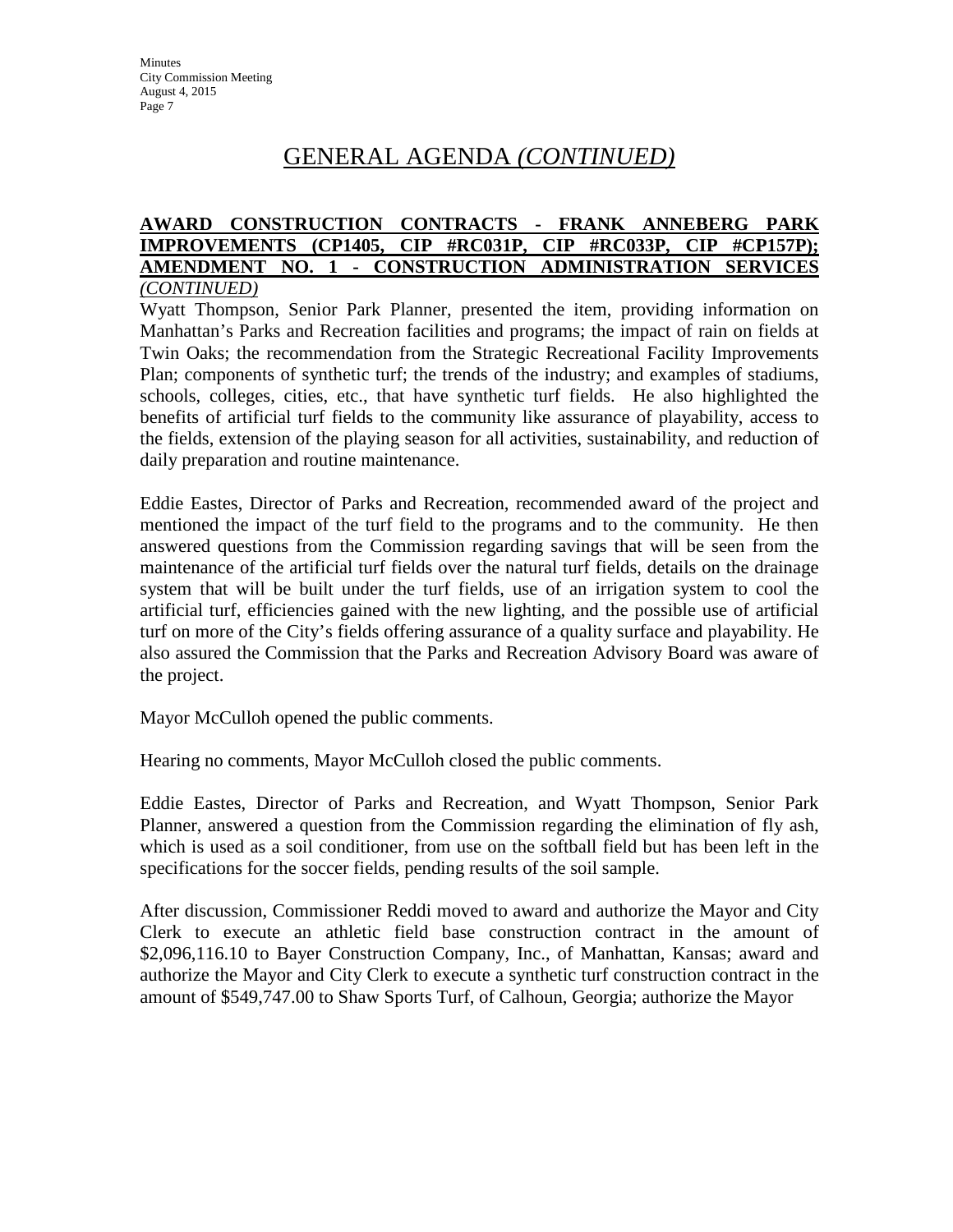#### **AWARD CONSTRUCTION CONTRACTS - FRANK ANNEBERG PARK IMPROVEMENTS (CP1405, CIP #RC031P, CIP #RC033P, CIP #CP157P); AMENDMENT NO. 1 - CONSTRUCTION ADMINISTRATION SERVICES** *(CONTINUED)*

and City Clerk to execute Amendment No. 1 which adds construction administration services in the amount of \$46,445.00 to the engineering services agreement with Olsson Associates, of Manhattan, Kansas; and approve Resolution No. 080415-C issuing up to \$3.08 million in temporary notes for the Anneberg Park Improvements (CP1405, CIP #RC031P, CIP #RC033P, CIP #CP157P). Commissioner Morse seconded the motion.

Commissioner Morse stated that she supports the motion and that this project will be a positive economic impact to the community. She asked that the existing baseball/softball diamonds and fields be made to drain better and be more durable.

On a roll call vote, motion carried 5-0.

# **AGREEMENTS - FIXED-BASE OPERATOR**

Jesse Romo, Airport Director, presented information on the Fixed Base Operator Service Agreement and the Design-Build Phase II Agreement for the new location at the Manhattan Regional Airport and explained what a Fixed Base Operator is and what services they provide. He then answered questions from the Commission regarding the amount of apron space that will be available.

Ron Fehr, City Manager, mentioned future entitlement funds as a funding source for possible ramp space.

Mayor McCulloh opened the public comments.

Hearing no comments, Mayor McCulloh closed the public comments.

#### **FIXED-BASE OPERATOR AGREEMENT - KANSAS AIR CENTER**

After discussion, Commissioner Dodson moved to authorize City Administration to finalize negotiations with Kansas Air Center for a long-term agreement and the Mayor and City Clerk to execute the agreement. Commissioner Butler seconded the motion. On a roll call vote, motion carried 5-0.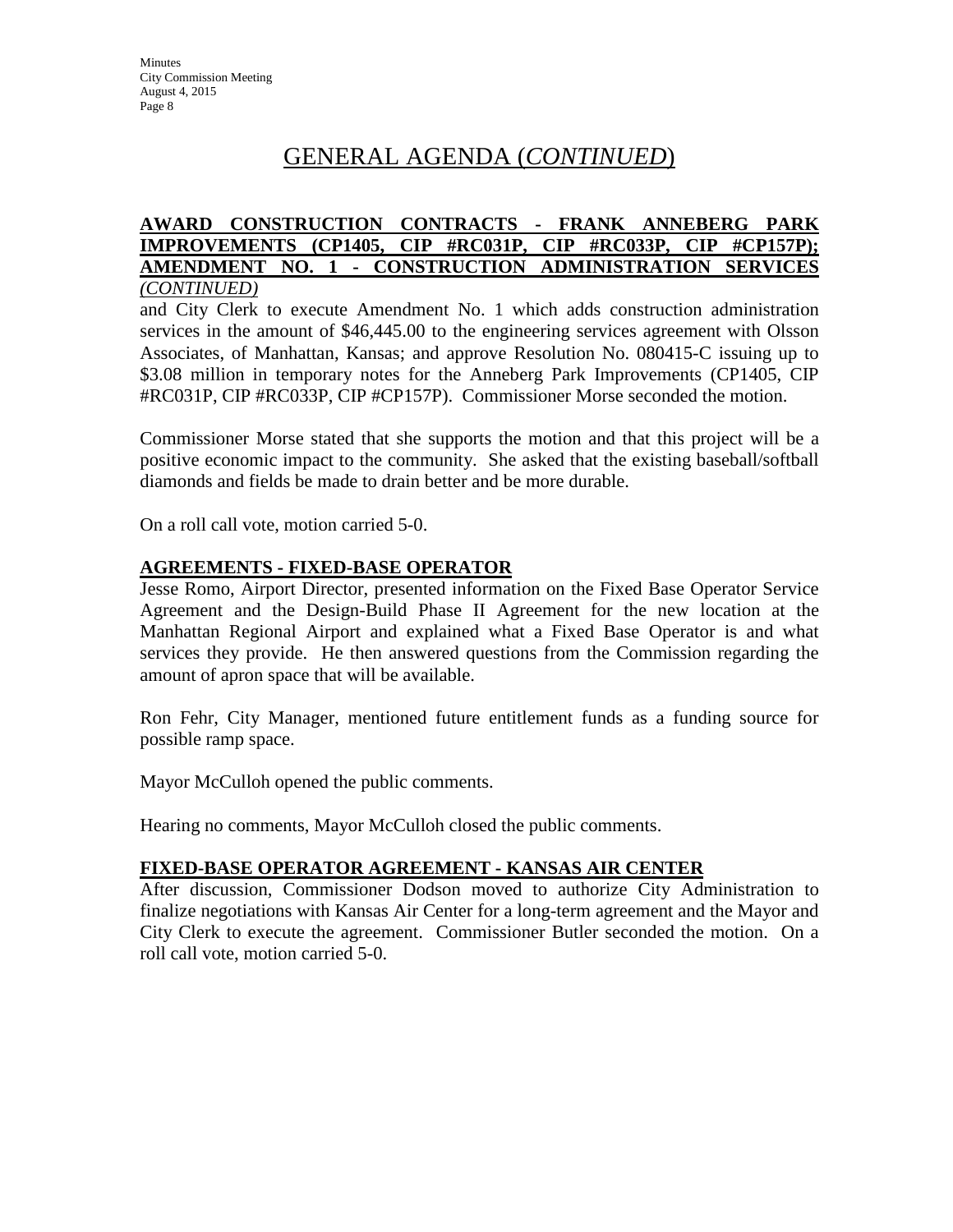# **AGREEMENT - DESIGN-BUILD, PHASE 2, SERVICES - AIRPORT FIXED BASE OPERATIONS (FBO) FACILITY (AP1501)**

After discussion, Commissioner Dodson moved to authorize the Mayor and City Clerk to execute an Agreement for Phase 2 Services in the amount of \$955,974.72 with Schultz Construction, of Manhattan, Kansas, for the Manhattan Regional Airport Fixed Base Operator (FBO) Facility (AP1501). Commissioner Butler seconded the motion. On a roll call vote, motion carried 5-0.

At 8:07 p.m., the Commission took a 10 minute break.

### **PUBLIC HEARING – ADOPT - 2016 CITY BUDGET; AMEND – 2015 CITY-UNIVERSITY FUND BUDGET**

Hillary Badger, Assistant Director of Finance, thanked all involved in the budget process with special thanks going to Gulten Celebi, Operations and Budget Officer. She then presented an overview of the 2016 assessed valuation and tax base for 2015 and 2016; the new improvements for 2016; the proposed 2016 City Budget; the Bond and Interest Fund and revenues; the current outstanding City debt and revenue stream; the General Fund Capital Improvement Program (CIP) history; the General Fund and Fire Equipment Reserve Capital Improvement Program Budget impact; the 2016 personnel requests; the current mill levy summary; the changes made since the fourth Work Session; and the recommended actions for the Commission to consider.

Ron Fehr, City Manager, answered questions from the Commission regarding a teacher assistant position at the Sunset Zoo and the amount of funds needed for street maintenance.

Hillary Badger, Assistant Director of Finance, answered a question from the Commission regarding the reduction of Parks and Recreation staff as part of the cost savings for paying for the expansion project.

Eddie Easters, Director of Parks and Recreation, answered a question from the Commission regarding the increase of \$50,000.00 in personnel costs stating that three full time Customer Service positions have been cut but that temporary office positions were hired and are still funded for 2016 in case the expansion project is slowed.

Hillary Badger, Assistant Director of Finance, answered questions from the Commission regarding the fluctuation of software maintenance and property insurance.

Hillary Badger, Assistant Director of Finance, and Ron Fehr, City Manager, answered a question from the Commission regarding the Capital Reserve Fund.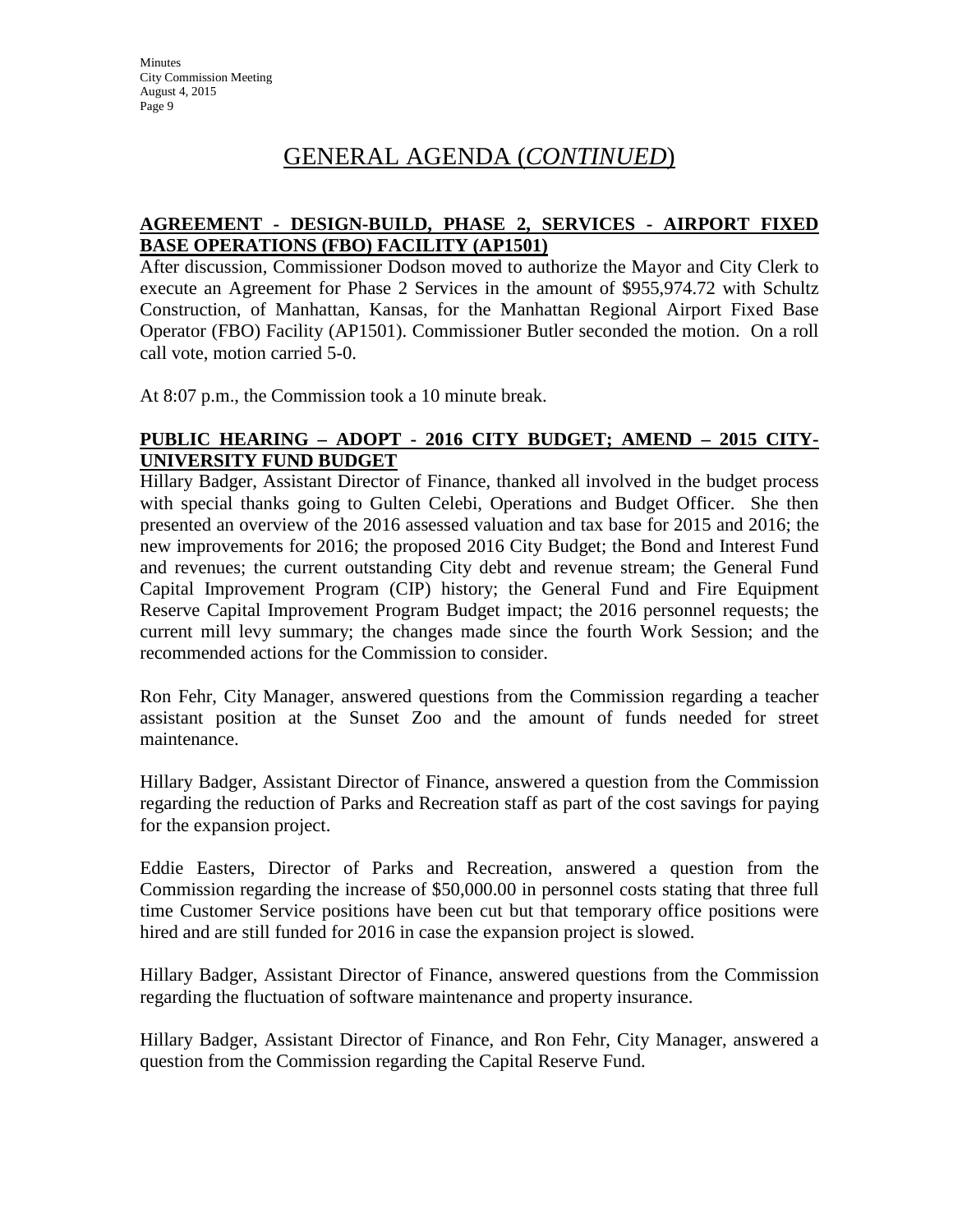### **PUBLIC HEARING – ADOPT - 2016 CITY BUDGET; AMEND – 2015 CITY-UNIVERSITY FUND BUDGET** *(CONTINUED)*

Ron Fehr, City Manager, provided an update to the Commission regarding the use of transient guest tax to fund the Flint Hills Discovery Center operations. He answered a question from the Commission regarding if the purpose of the Flint Hills Discovery Center should change.

Ron Fehr, City Manager, and Eddie Eastes, Director of Parks and Recreation, answered a question from the Commission about the possible use of the current Parks and Recreation Administration building once staff moves to City Hall. Mr. Eastes stated that potential uses are being identified in the City Park Master Plan update which is currently in progress.

Mayor McCulloh opened the public hearing.

Gina Scroggs, Executive Director, Downtown Manhattan, Inc. (DMI), provided information as to the services provided by DMI to businesses in the District and answered questions the Commission had regarding any complaints and use of money generated by membership fees and the recent increase in parking fines. She urged the Commission to fund Downtown Manhattan, Inc.

Jay Nelson, 406 Poyntz Avenue, owner of Strecker-Nelson Gallery; Mary Fischer, Co-President, Downtown Manhattan, Inc., and owner of Gaia Salon, 421 Poyntz Avenue; Ralph Diaz, owner of Winged Lion, 300 Poyntz Avenue; Matthew Goss, owner of Syndicate Tattoo, 423 Poytnz Avenue; and Kevin Harris, owner of The Chef, 111 S.  $4<sup>th</sup>$ Street, were all very appreciative of what Downtown Manhattan, Inc., has done for their business and for downtown, and urged the Commission to fund Downtown Manhattan, Inc.

Lyle Butler, Executive Director, Manhattan Area Chamber of Commerce, commented about the concerns everyone had before and the positive effects happening now after the completion of the downtown redevelopment projects. He provided dollar amounts of previous Convention and Visitors Bureau contracts with the City reflecting that the funding has not always increased every year but fluctuated. He also apologized for not providing a detailed budget in the past until December, and for not fully showing where the transient guest tax money for this year was going. He stated that they have several significant projects coming up that needs to be vetted first through the Chamber committees and then will be provided to the Commission at a later date. He also informed the Commission of a current survey that is being done to improve marketing and to show exactly where/what visitors are spending their money on in Manhattan; results of the survey will be presented in April 2016. He also mentioned that they have heard very positive comments about Manhattan and about the name recognition Aggieville has.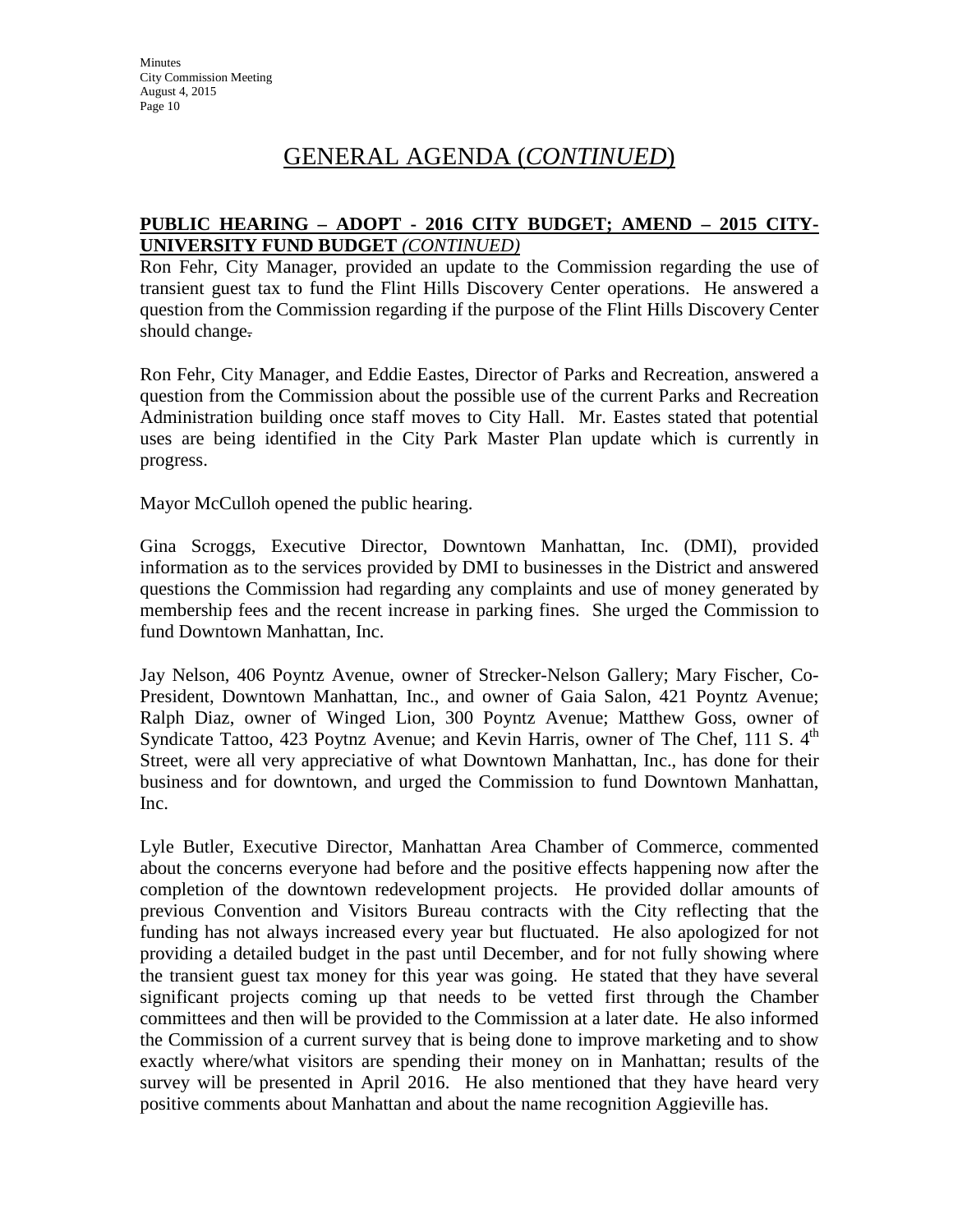Minutes City Commission Meeting August 4, 2015 Page 11

# **GENERAL AGENDA (CONTINUED)**

#### PUBLIC HEARING - ADOPT - 2016 CITY BUDGET; AMEND - 2015 CITY-UNIVERSITY FUND BUDGET (CONTINUED)

John Pence, 2631 Grandview Terrace, asked questions regarding the parking garage in the South Redevelopment area on South 4<sup>th</sup> Street, the Utilities Facility Bay Garage being built on Anderson Avenue, the use of the old utilities shop on South Juliette, and how the Anneberg Park project earlier on the agenda was being paid for; complemented Norm Francis, Utilities Superintendent; and stated his concerns with the budget as to the increase in the mill levy and the increase in City employees pay.

Mayor McCulloh, Commissioner Reddi, City Manager Ron Fehr, Deputy City Manager Jason Hilgers, and Director of Public Works Rob Ott answered Mr. Pence's questions.

Hearing no other comments, Mayor McCulloh closed the public hearing.

#### FIRST READINGS - ADOPT - 2016 CITY BUDGET; AMEND - 2015 CITY-**UNIVERSITY FUND BUDGET**

After discussion of the Commission, Commissioner Dodson moved to fund an additional \$100,000.00 to the Convention and Visitors Bureau, \$60,000.00 to Downtown Manhattan, Inc., \$5,000.00 to the Wolf House, \$43,700.00 to Manhattan Arts Center, and to the Flint Hills Discovery Center from the Transient Guest Tax Fund, and fund \$45,000.00 to Aggieville from the Economic Development Fund. Commissioner Butler seconded the motion. On a roll call vote, motion carried 5-0.

After discussion, Commissioner Morse moved to approve first reading of an ordinance adopting the 2016 City Budget and first reading of an ordinance amending the 2015 City-University Fund Budget. Commissioner Reddi seconded the motion. On a roll call vote, motion carried 5-0 for the amended 2015 City-University Fund Budget and 4-1 on the 2016 Budget with Commissioner Butler voting against.

#### **ADJOURNMENT**

At 10:33 p.m. the Commission adjourned.

Brenda K. Wolf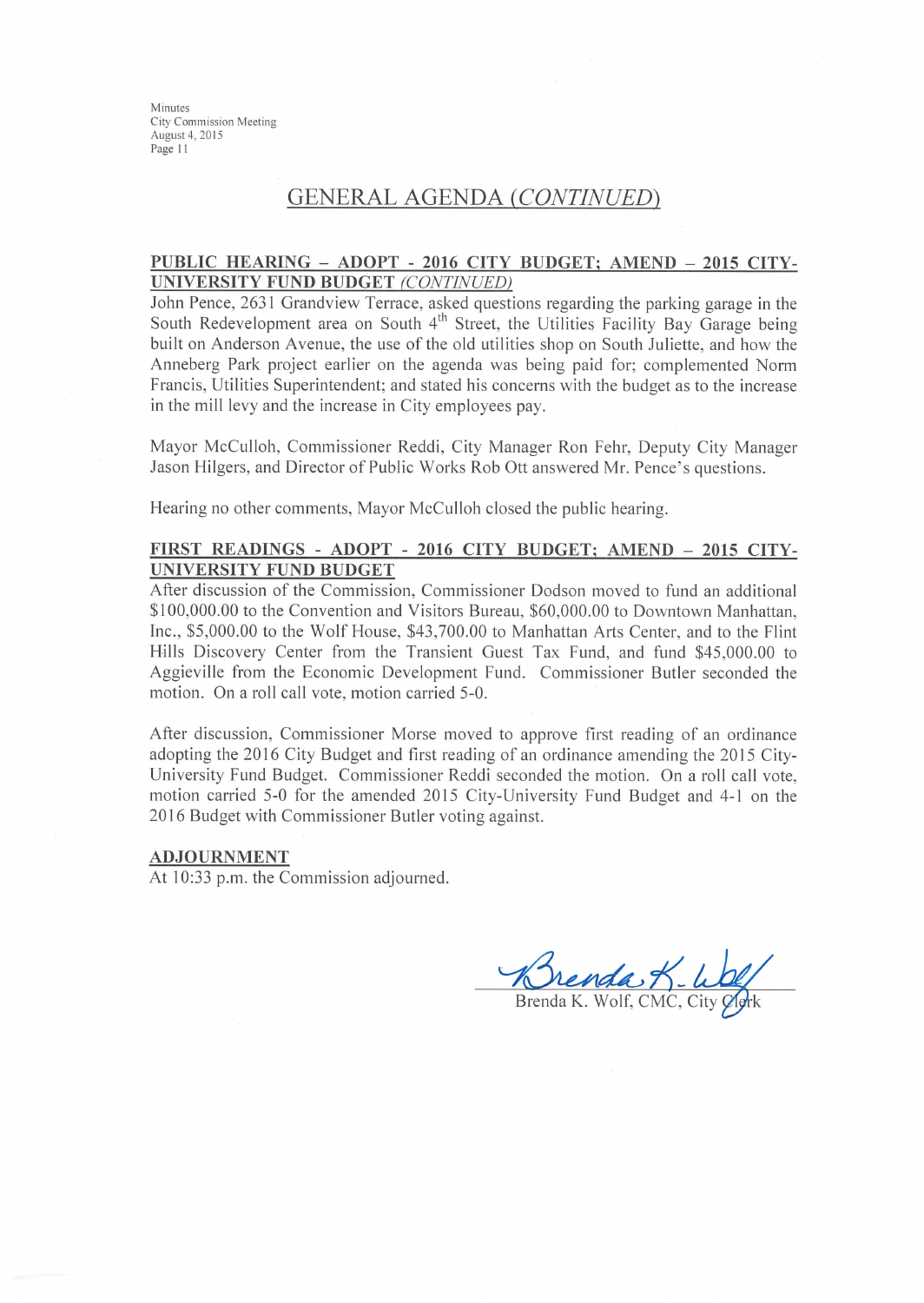#### **STAFF REPORT**

### **ON AN APPLICATION TO REZONE PROPERTY**

- **FROM:** R-2, Two-Family Residential District with TNO, Traditional Neighborhood Overlay District.
- **TO**: R-3/M-FRO, Multiple-Family Residential District with Multi-Family Redevelopment Overlay District.

**APPLICANT/OWNERS:** Rob Goode and Jerry Goode

**ADDRESS:** 3955 Eagle Ridge, Manhattan, KS 66503

**LEGAL DESCRIPTION:** The legal descriptions of the rezoning site are:

1011 Thurston Street: Lot 581, Ward 3, City of Manhattan, Riley County, Kansas.

1015 Thurston Street: Lot 582, Ward 3, City of Manhattan, Riley County, Kansas.

1017 Thurston Street: Lot 583, Ward 3, City of Manhattan, Riley County, Kansas.

**LOCATION:** The rezoning site is located approximately 150 feet east of the intersection of N. 11<sup>th</sup> Street and Thurston Street along the south side of Thurston Street.

**AREA:** The total area of the rezoning site is approximately 22,500 square feet in area, having a total dimensioned area of 150 feet in width by 150 feet in depth consisting of:

- Lot 581 is 50 feet in width and 150 feet in depth, or 7,500 square feet in area.
- Lot 582 is 50 feet in width and 150 feet in depth, or 7,500 square feet in area.
- Lot 583 is 50 feet in width and 150 feet in depth, or 7,500 square feet in area.

# **DATE OF NEIGHBORHOOD MEETING:** May 20, 2015

**DATE OF PUBLIC NOTICE PUBLICATION:** June 15, 2015

# **DATE OF PUBLIC HEARING: PLANNING BOARD:** July 6, 2015 **CITY COMMISSION:** July 21, 2015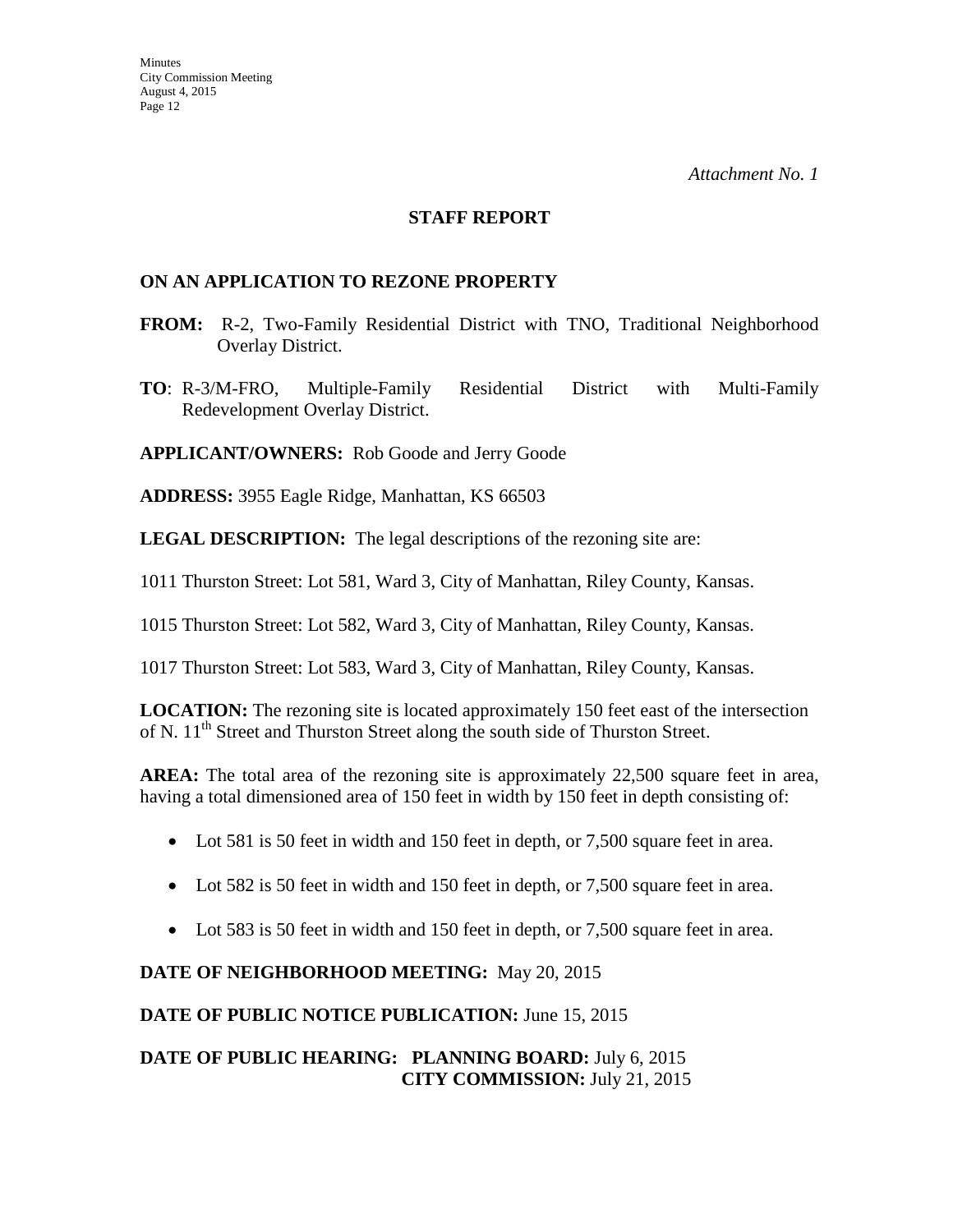# **THIRTEEN MATTERS TO BE CONSIDERED WHEN REZONING**

**1. EXISTING USE: (Note: Existing use information was obtained from the Riley County GIS web page):** 

The existing use of 1011 Thurston Street is a  $1\frac{1}{2}$  story full basement, 4 bedroom, 3 baths, single-family bungalow style dwelling unit structure constructed in 1936 and converted to two dwelling units.

The existing use of 1015 Thurston Street is a 2 story full basement, 4 bedroom, 1  $\frac{1}{2}$ baths, single-family bungalow style dwelling unit structure constructed in 1925 and is used as a single-family dwelling.

The existing use of 1017 Thurston Street is a 1½ story full basement, five bedroom, two baths, two-family bungalow style dwelling unit structure constructed in 1925 and is used as a single-family dwelling.

**2. PHYSICAL AND ENVIRONMENTAL CHARACTERISTICS:** The rezoning site is generally flat with existing residential structures, open yards, and mature trees. The site drains to the alley and/or street.

Off-street parking for the properties is accessed from driveways on the side of the structures leading to detached garages from a curb cut on Thurston Street. Off-street parking is also accessed off the alley.

# **3. SURROUNDING LAND USE AND ZONING:**

**NORTH:** Thurston Street, single-family and two-family dwelling units, and one twelve dwelling unit apartment building, Bertrand Street; R-2/TNO District.

**SOUTH:** Public alley, recently constructed twelve unit apartment building, mix of single-family, two-family, a three-family, an older twelve unit apartment and Kearney Street; R-3/M-FRO District.

**EAST:** Two-family dwelling units, R-2/TNO District; N.  $10^{th}$  Street; mix of singlefamily and two-family, R-1, Single-Family Residential District with TNO, Traditional Neighborhood Overlay District.

**WEST:** Recently constructed twelve unit apartment building (R-3/M-FRO District), a two-family dwelling  $(R-2/TNO\text{ District})$ ; N.  $11^{\text{th}}$  Street, mix of single-family, twofamily, multiple-family dwelling units, including newer apartment buildings, R-3/M-FRO District.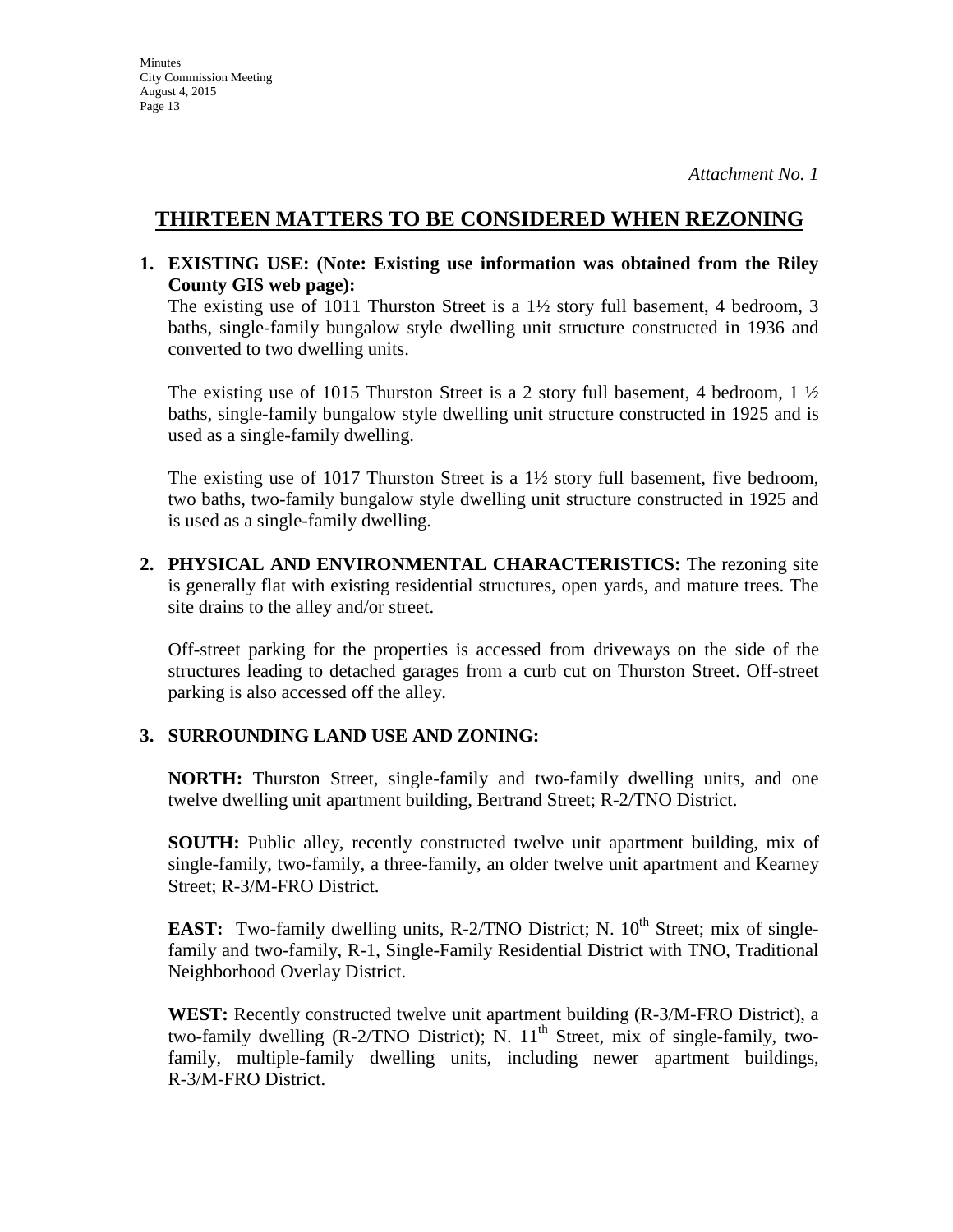- **Minutes** City Commission Meeting August 4, 2015 Page 14
- **4. GENERAL NEIGHBORHOOD CHARACTER:** The surrounding neighborhood is a mix of single-family, two-family and multiple-family dwellings, the majority of which are renter occupied units. The immediate area is at the convergence of three different zoning districts as noted above. To the west and south of the rezoning site are predominately multiple-family dwellings in the R-3/M-FRO District. To the north and east of the site, the land use is predominately single-family and two-family dwellings (R-2/TNO and R-1/TNO), and several multiple-family units are to the southeast (R-3/M-FRO). Immediately to the west of the site is a property that was rezoned in 2013 from R-2/TNO to R-3/M-FRO District and a 12-unit apartment building was recently completed.
- **5. SUITABILITY OF SITE FOR USES UNDER CURRENT ZONING:** The rezoning site consists of three 7,500 square foot lots, which individually, conform to the minimum lot size requirements for a single-family detached dwelling or a twofamily dwelling. The 3 lots are suitable for the uses under the current R-2/TNO Districts.
- **6. COMPATIBILITY OF PROPOSED DISTRICT WITH NEARBY PROPERTIES AND EXTENT TO WHICH IT MAY HAVE DETRIMENTAL AFFECTS:** An increase in noise, light and traffic can be expected if the proposed rezoning is approved, however should not be inconsistent with the surrounding area. As previously mentioned above in the "General Neighborhood Character" standard, the area is a mixture of single-family, two-family, and multiple-family dwelling units. The majority of the residential properties in the area are rental properties. To the north of the site is a 12-unit apartment building constructed in 1974. Immediately to the west of the site is 12-unit apartment building that was constructed following a rezoning to R-3/M-FRO in 2013. To the west of N.  $11<sup>th</sup>$  Street and south of site along Kearney Street are properties zoned R-3/M-FRO containing a number of multiplefamily apartment buildings.

The applicants have proposed to construct an 18-unit apartment building that will be similar in design to what is located next door to the west. The proposed rezoning will permit construction of a similar in size and intensity and will be required to follow the current M-FRO site and design standards.

The applicant held a neighborhood meeting on May 20, 2015. According to the applicant's meeting summary, 2 neighbors attended the meeting. One neighbor voiced concerns about on-street parking and if her property would be impacted, but her concerned were addressed by the applicants. The other attendee did not voice a concern.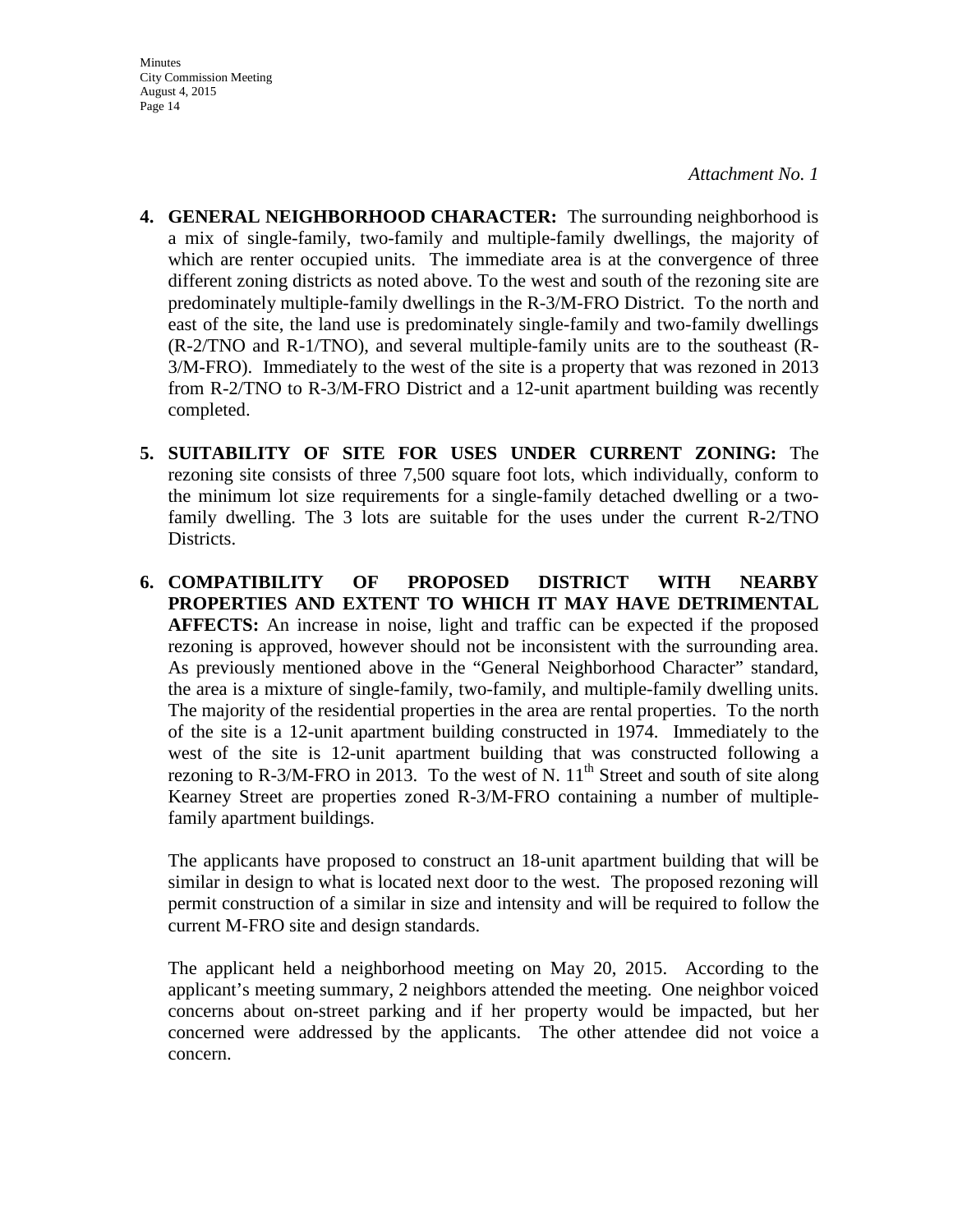The proposed rezoning should be compatible with the surrounding properties.

**7. CONFORMANCE WITH COMPREHENSIVE PLAN:** The Core Area Neighborhoods Future Land Use Map of the recently updated and adopted 2015 Comprehensive Plan Update shows the site designated as RHD, Residential High Density. The 2003 Comprehensive Plan showed this area as RLM, Residential Low to Medium Density. Policies of the RHD categories are below:

# *RHD-1: Characteristics*

*The Residential High Density designation is designed to create opportunities for higher density neighborhoods adjacent to the KSU campus and in other more urban parts of the core area of the community, and in a suburban setting. Within the core area or in Downtown, the designation accommodates higher-intensity residential housing, such as mid-rise apartments, townhomes and condominiums, combined with complementary non-residential land uses, such as retail, service commercial, and office uses, often within the same building. In other areas of the community, Residential High Density neighborhoods can be accommodated in a less vertical or urban fashion, such as in planned apartment communities with complimentary neighborhood service commercial, office, and recreational facilities. These neighborhoods could be implemented through a Planned Unit Development or by following design and site plan standards during the design review process.*

# *RHD-2: Appropriate Density Range*

*Possible densities under this designation are 19-50 dwelling units per net acre and greater.*

# *RHD-3: Location*

*Residential High Density uses are typically located near intersections of arterials and collector streets, sometimes providing a transition between commercial or employment centers and lower density neighborhoods. Concentrations of Residential High Density are designated west and east of the KSU campus and in the Aggieville vicinity to promote expanded student housing options within walking distance of campus. In a more urban setting or in Downtown, Residential High Density may be combined with active non-residential uses in a vertically mixed-use building. Outside of the core area, Residential High Density uses should not be located in settings where the only access provided consists of local streets passing through lower density neighborhoods.*

# *RHD-4: Building Massing and Form*

*Avoid plain, monolithic structures or blank walls on the backs or sides of buildings. In a planned apartment community context, large buildings should incorporate a variety of design elements to create visual interest. Infill projects should be consistent with area-specific design standards or guidelines, as adopted.*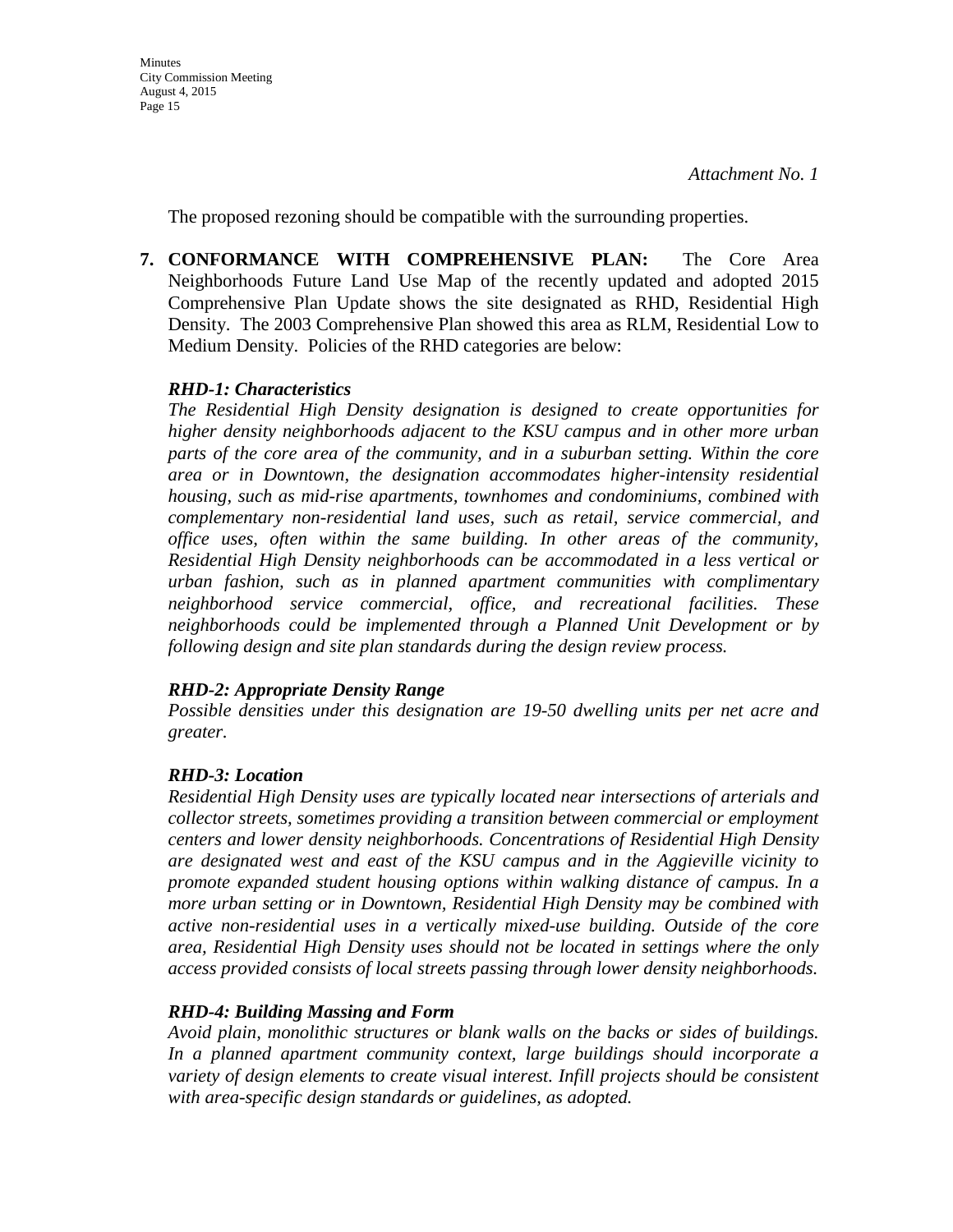# *RHD-5: Mix of Uses*

*Encourage the integration of neighborhood serving retail uses (e.g., drycleaners, coffee shop) on the ground level of high density residential buildings where viable, typically in areas with high visibility and/or pedestrian activity. Nonresidential uses should generally not exceed twenty-five percent of the total floor area in a mixed-use structure; however, actual percentages will be driven by market demand and the surrounding site context.*

# *RHD-6: Parking Location and Design*

*Locate off-street surface parking behind buildings, tucked under buildings (e.g., podium parking), or within parking structures in established core area neighborhoods*  and the Downtown to maintain a pedestrian-oriented street frontage. Integrate *structured parking garages and tuck-under parking with the overall design of the building they are intended to serve. The incorporation of active uses, such as retail, into the ground floor of freestanding parking structures included as part of multi-block developments.*

The applicant has stated they propose to construct an 18-unit apartment building on the approximate 22,500 square foot site. The net density for the proposed apartment building would be 35 dwelling units per net acre. The R-3/M-FRO Districts allow for 1 dwelling unit per 1,000 square feet of lot area. Based on the maximum number of dwelling units allowed for the site (22 dwelling units), the maximum residential density could be as high as 44 dwelling units per net acre, provided they could meet all the other requirements including parking.

The proposed rezoning of the site to R-3/M-FRO, Multiple-Family Residential District with Multi-Family Redevelopment Overlay District conforms to the policies of the 2015 Manhattan Urban Area Comprehensive Plan and the M-FRO expansion area identified on the Future Land Use map.

# **8. ZONING HISTORY AND LENGTH OF TIME VACANT AS ZONED:**

| 1925:           | A, First Dwelling House: One and Two Family Dwellings                       |
|-----------------|-----------------------------------------------------------------------------|
| $1937 - 1965$ : | B, Second Dwelling House: One and Two Family<br>Dwellings, Apartment Houses |
| $1969 - 1987$ : | R-3, Multiple-Family Residential District                                   |
| $1987 - 2004$ : | R-2, Two-Family Residential District                                        |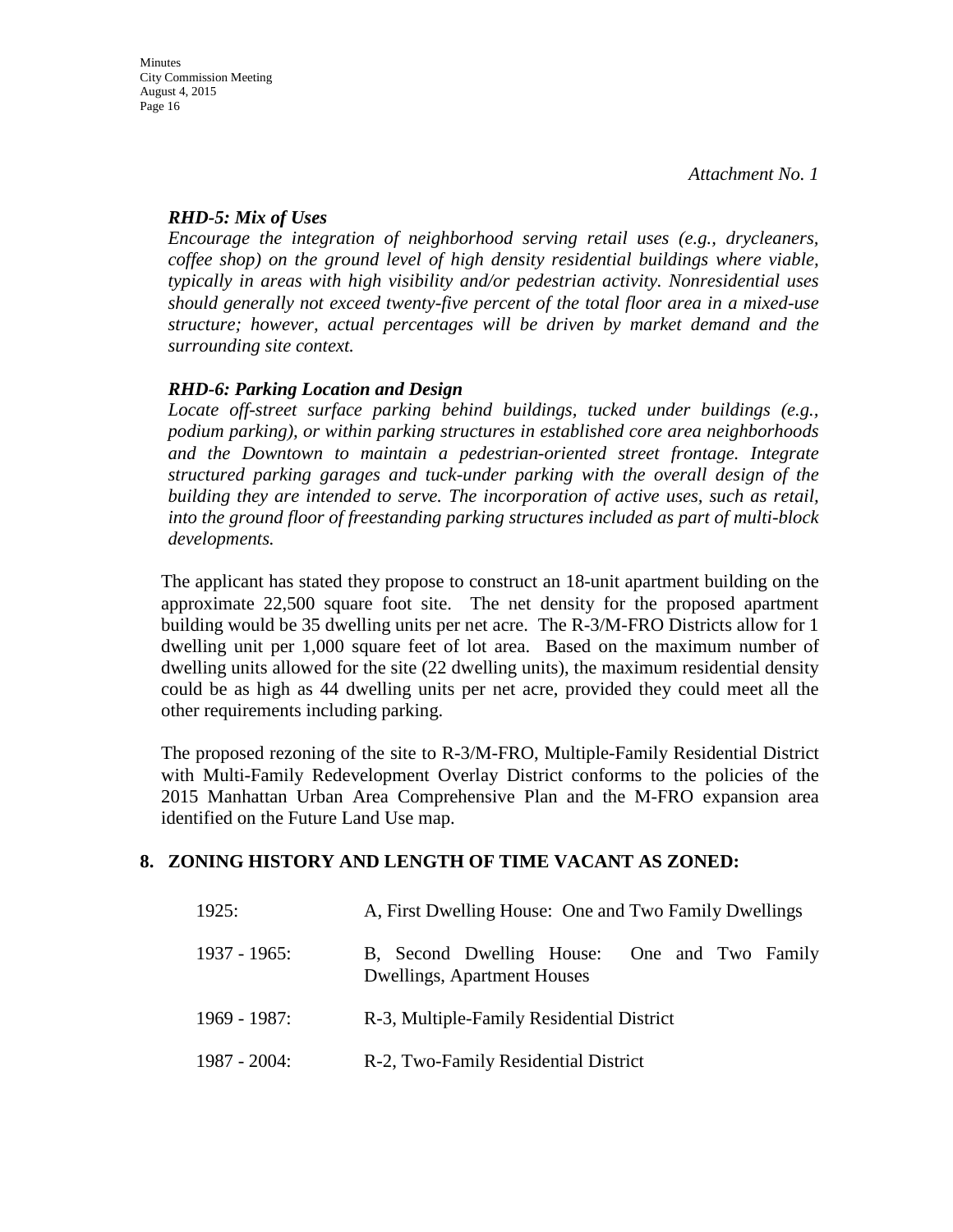- February 19, 2004 Manhattan Urban Area Planning Board holds public hearings to consider Phase 3 rezonings of Sub Area C, and recommends approval, on vote of 6-0, based on the Traditional Neighborhood Study. (Note: the three lots are located in Sub Area C.) March 16, 2004 City Commission, on a vote of 5-0, approves, first reading of an ordinance rezoning the Phase 3 Sub Area C, as recommended by City Administration and the Planning Board. April 6, 2004 City Commission approves Ordinance Nos. 6394 rezoning
- the Phase 3 Sub Area C, as recommended by City Administration and the Planning Board.

The house at 1011 Thurston Street was built in 1936, the house at 1015 Thurston Street was built in 1925 and the house at 1017 Thurston Street was built in 1925.

**9. CONSISTENCY WITH INTENT AND PURPOSE OF THE ZONING ORDINANCE:** The intent and purpose of the Manhattan Zoning Regulations is to protect the public health, safety, and general welfare; regulate the use of land and buildings within zoning districts to assure compatibility; and to protect property values.

The R-3 District is designed to provide for multiple-family dwellings at a density no greater than 1 dwelling unit per 1,000 square feet. The M-FRO District is designed to ensure that multiple-family infill development is functionally integrated into surrounding areas and compatible with the traditional character of the older neighborhoods of Manhattan. The intent is to provide a framework within which higher density housing can be built, while being sensitive to surrounding neighborhoods and the public streetscape with regard to design and site layout.

The site is 22,500 square feet in area and conforms to the minimum R-3 District requirements. The M-FRO District has specific site and building design standards that ensure that redevelopment meets the intent of the overlay district. These standards will be required to be met during the building permit review and construction inspection processes on the site. The proposed rezoning conforms to the intent of the Zoning Regulations.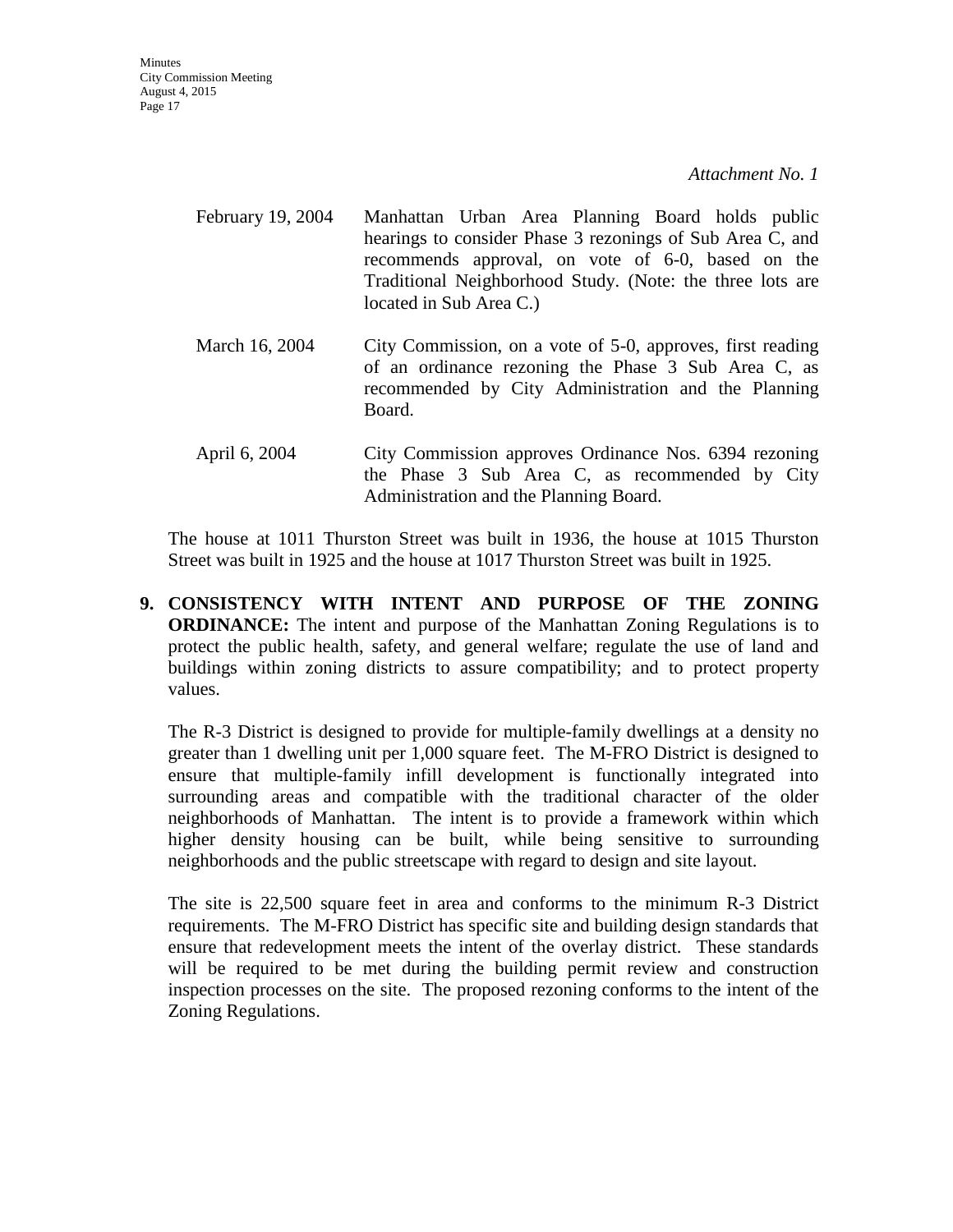**10. RELATIVE GAIN TO THE PUBLIC HEALTH, SAFETY AND WELFARE THAT DENIAL OF THE REQUEST WOULD ACCOMPLISH, COMPARED WITH THE HARDSHIP IMPOSED UPON THE APPLICANT:** There appears to be no gain to the public that denial of the rezoning would accomplish. No expected adverse impacts on the public health, safety and welfare are anticipated as a result of the rezoning. The M-FRO District requirements will be handled with the building permit and construction processes.

- **11. ADEQUACY OF PUBLIC FACILITIES AND SERVICES:** Adequate street, sanitary sewer and water services are available to serve the site. An existing sidewalk is located to the north of the site along Thurston Street. The existing mid-block alley south of the site is not paved.
- **12. OTHER APPLICABLE FACTORS:** The gravel public alleyways throughout the M-FRO District are a known issue due to the deteriorated condition of these alleys from which most apartment buildings access their off-street parking lots. The City is researching a variety of alternatives to address this issue throughout the redevelopment overlay district. City Administration will be scheduling a work session with the City Commission to discuss this issue in the near future.
- **13. STAFF COMMENTS:** City Administration recommends approval of the proposed rezoning of 1011, 1015 and 1017 Thurston Street from R-2, Two-Family Residential District with TNO, Traditional Neighborhood Overlay District, to R-3/M-FRO, Multiple-Family Residential District with Multi-Family Redevelopment Overlay District, based on the findings in the Staff Report.

# **ALTERNATIVES:**

- 1. Recommend approval of the proposed rezoning of 1011, 1015 and 1017 Thurston Street from R-2, Two-Family Residential District with TNO, Traditional Neighborhood Overlay District, to R-3/M-FRO, Multiple-Family Residential District with Multi-Family Redevelopment Overlay District, based on the findings in the Staff Report.
- 2. Recommend denial of the proposed rezoning, stating the specific reasons for denial.
- 3. Table the proposed rezoning to a specific date, for specifically stated reasons.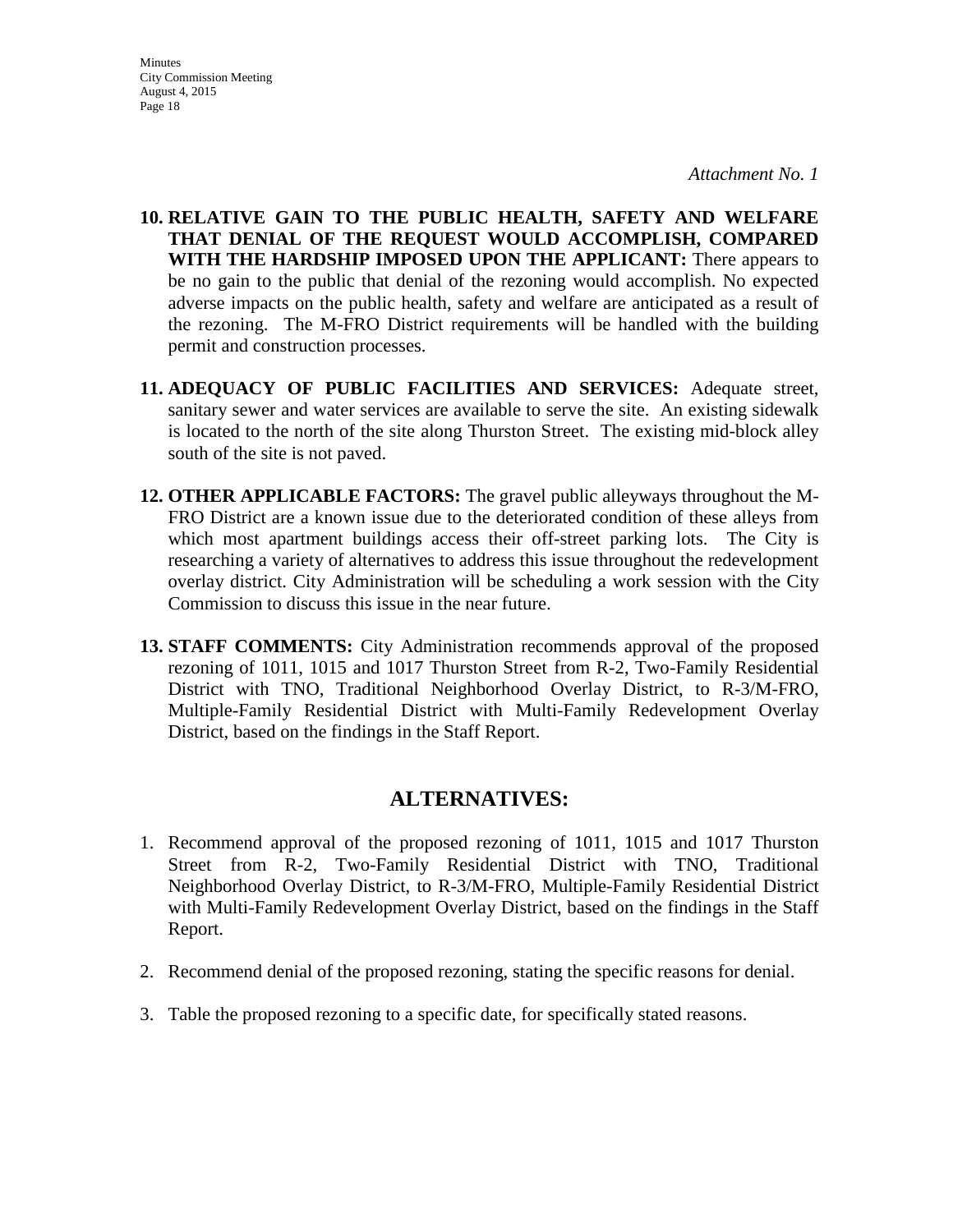Minutes City Commission Meeting August 4, 2015 Page 19

*Attachment No. 1*

# **POSSIBLE MOTION:**

The Manhattan Urban Area Planning Board recommends approval of the proposed rezoning of 1011, 1015 and 1017 Thurston Street from R-2, Two-Family Residential District with TNO, Traditional Neighborhood Overlay District, to R-3/M-FRO, Multiple-Family Residential District with Multi-Family Redevelopment Overlay District, based on the findings in the Staff Report.

**PREPARED BY:** Chad Bunger, AICP, CFM, Senior Planner

**DATE:** June 23, 2015

CB/VR 15014}SR}Rezone101110151017ThurstonR2TNO\_R3MFRO.docx